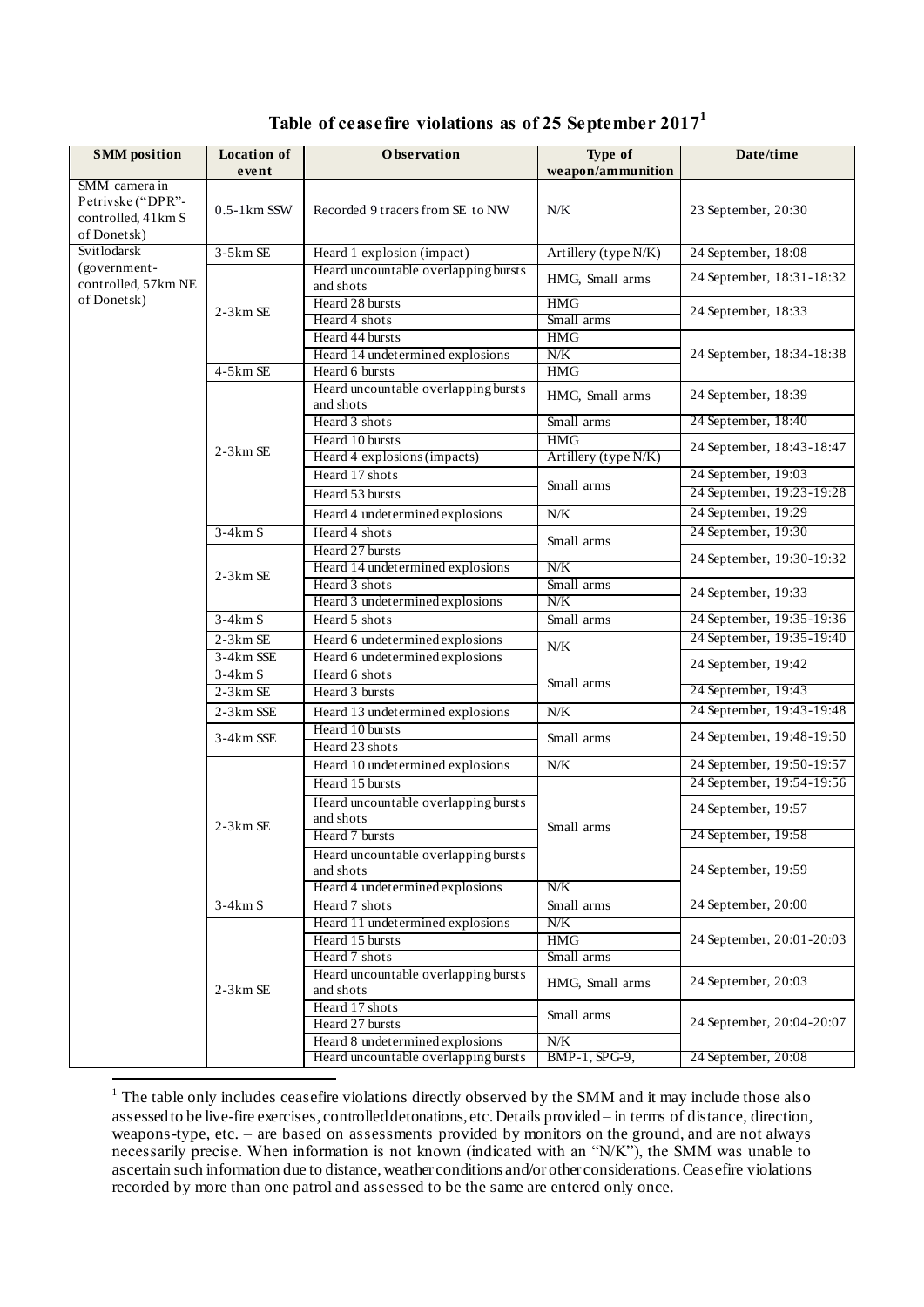|                                   |                                       | and shots and undetermined<br>explosions | HMG, Small arms   |                           |
|-----------------------------------|---------------------------------------|------------------------------------------|-------------------|---------------------------|
|                                   |                                       | Heard uncountable overlapping bursts     |                   |                           |
|                                   | $3-4kmS$                              | and shots and undetermined               | BMP-2, AGL, Small |                           |
|                                   |                                       | explosions                               | arms              |                           |
|                                   | $3-4km S$                             | Heard 14 shots                           | Small arms        |                           |
|                                   | $3-4km$ SE                            | Heard 11 bursts                          | HMG               | 24 September, 20:09-20:10 |
|                                   | 1km SSE                               | Heard 1 shot                             |                   |                           |
|                                   | $2-3km S$                             | Heard 2 shots                            | Small arms        | 24 September, 20:11       |
|                                   | $2-3km$ SE                            | Heard 3 undetermined explosions          | $N/K$             | 24 September, 20:14       |
|                                   |                                       | Heard 22 shots                           |                   | 24 September, 20:14-20:19 |
|                                   | $2-3kmS$                              | Heard 8 bursts                           | Small arms        | 24 September, 20:20       |
|                                   |                                       |                                          |                   | 24 September, 20:22       |
|                                   | $2-3km$ SE                            | Heard 1 undetermined explosion           | $N/K$             |                           |
|                                   |                                       | Heard 9 bursts                           | Small arms        | 24 September, 20:30       |
|                                   |                                       | Heard 9 shots                            |                   | 24 September, 20:36-20:37 |
|                                   | $2-3km S$                             | Heard uncountable overlapping bursts     | HMG, Small arms   | 24 September, 20:39       |
|                                   |                                       | and shots                                | Small arms        | 24 September, 21:08-21:17 |
|                                   |                                       | Heard 9 shots                            |                   |                           |
|                                   | 3-4km SSE                             | Heard 7 undetermined explosions          | N/K               | 24 September, 21:32-21:48 |
| SMM camera at                     | $0.5 - 2km$ SSW                       | Recorded 3 tracers from E to W           |                   | 24 September, 19:49       |
| Donetsk Filtration                |                                       | Recorded 1 tracer from NW to SE          |                   | 24 September, 20:00       |
| Station (15km N of<br>Donetsk)    |                                       | Recorded 1 tracer from NW to SE          |                   | 24 September, 20:03       |
|                                   |                                       | Recorded 2 tracers from W to E           |                   | 24 September, 20:05       |
|                                   | 1-3km SSW                             | Recorded 1 tracer from W to E            |                   | 24 September, 21:04       |
|                                   |                                       | Recorded 15 tracers from E to W          |                   | 24 September, 21:08       |
|                                   |                                       | Recorded 5 tracers from E to W           |                   | 24 September, 21:11       |
|                                   |                                       |                                          | N/K               | 24 September, 21:14       |
|                                   |                                       | Recorded 30 tracers from W to E          |                   |                           |
|                                   | 3-4km SW                              | Recorded 1 tracer from S to N            |                   | 24 September, 21:21       |
|                                   |                                       | Recorded 10 tracers from S to N          |                   | 24 September, 21:29       |
|                                   | $0.5-2km S$                           | Recorded 1 tracer from E to W            |                   | 24 September, 21:48       |
|                                   |                                       | Recorded 17 tracers from E to W          |                   | 24 September, 21:50       |
|                                   |                                       | Recorded 1 tracer from E to W            |                   | 24 September, 21:52       |
|                                   |                                       | Recorded 4 tracers from E to W           |                   | 24 September, 21:54       |
|                                   |                                       | Recorded 1 projectile from NW to SE      |                   |                           |
|                                   | 2-4km SSW                             | followed by a subsequent explosion       | RPG (type N/K)    | 24 September, 21:55       |
|                                   |                                       | (impact)                                 |                   |                           |
|                                   | $0.5-2km S$<br>$1-3km S$<br>$2-4km S$ | Recorded 5 tracers from E to W           | $N\!/\!K$         | 24 September, 22:00       |
|                                   |                                       | Recorded 6 tracers from E to W           |                   | 24 September, 22:19       |
|                                   |                                       | Recorded 3 tracers from E to W           |                   | 24 September, 22:51       |
|                                   |                                       | Recorded 2 tracers from E to W           |                   | 24 September, 23:23       |
|                                   |                                       | Recorded 6 tracers from W to E           |                   | 25 September, 02:02       |
|                                   |                                       | Recorded 1 undetermined explosion        |                   | 25 September, 02:04       |
|                                   |                                       | Recorded 1 undetermined explosion        |                   | 25 September, 02:20       |
|                                   |                                       | Recorded 1 undetermined explosion        |                   | 25 September, 02:54       |
|                                   |                                       |                                          |                   |                           |
|                                   |                                       | Recorded 1 undetermined explosion        |                   | 25 September, 03:48       |
| SMM camera in                     | N/K N                                 | Recorded 2 tracers from E to W           | NK                | 24 September, 22:11       |
| Shyrokyne (20km E<br>of Mariupol) |                                       | Recorded 22 tracers from E to W          |                   | 24 September, 22:18       |
|                                   |                                       | Recorded 1 undetermined explosion        |                   | 24 September, 22:19       |
|                                   |                                       | Recorded 5 tracers from E to W           |                   | 24 September, 22:21       |
|                                   |                                       | Recorded 1 tracer from W to E            |                   | 24 September, 22:24       |
|                                   |                                       | Recorded 1 tracer from W to E            |                   | 24 September, 22:47       |
|                                   |                                       |                                          |                   |                           |
|                                   |                                       | Recorded 9 tracers from W to E           |                   | 24 September, 23:02       |
|                                   |                                       | Recorded 1 tracer from W to E            |                   | 24 September, 23:04       |
|                                   |                                       | Recorded 2 tracers from W to E           |                   | 24 September, 23:05       |
|                                   |                                       | Recorded 1 undetermined explosion        |                   | 24 September, 23:22       |
|                                   |                                       | Recorded 1 tracer from E to W            |                   | 24 September, 23:30       |
|                                   |                                       |                                          |                   |                           |
|                                   |                                       | Recorded 3 tracers from E to W           |                   | 24 September, 23:33       |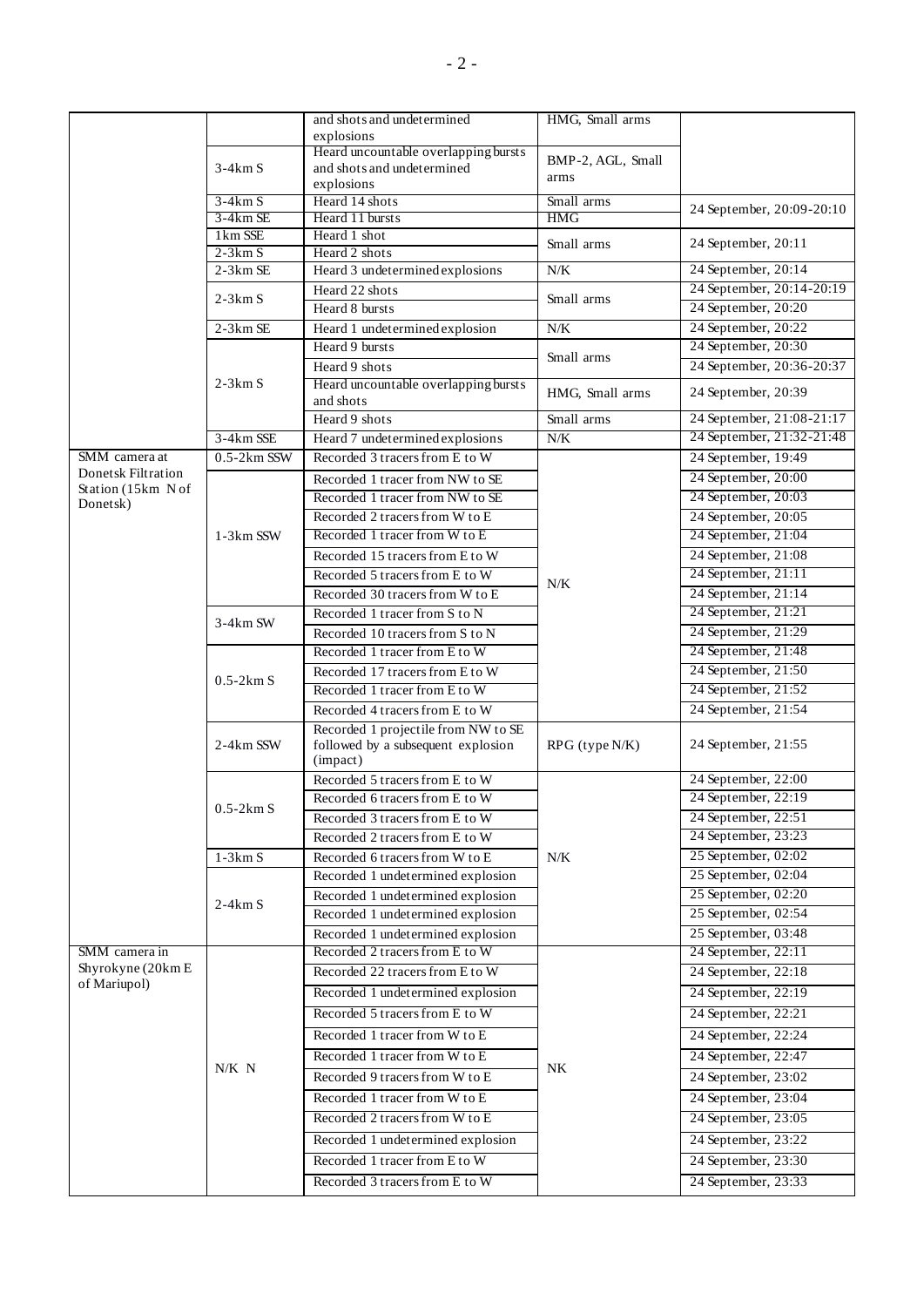|                                                |               | Recorded 3 tracers from W to E                                           |                    | 24 September, 23:35                        |
|------------------------------------------------|---------------|--------------------------------------------------------------------------|--------------------|--------------------------------------------|
|                                                |               | Recorded 1 tracer from W to E                                            |                    | 24 September, 23:36                        |
|                                                |               | Recorded 1 tracer from W to E                                            |                    | 24 September, 23:47                        |
|                                                |               | Recorded 2 tracers from N to S                                           |                    | 24 September, 23:48                        |
|                                                |               | Recorded 1 rocket-assisted projectile                                    |                    |                                            |
|                                                |               | from W to E                                                              |                    | 24 September, 23:55                        |
|                                                |               | Recorded 1 undetermined explosion                                        |                    |                                            |
|                                                |               | Recorded 3 tracers from E to W                                           |                    | 24 September, 23:56                        |
|                                                |               | Recorded 6 tracers from W to E                                           |                    | 24 September, 23;57                        |
|                                                |               | Recorded 1 tracer from W to E                                            |                    | 25 September, 00:16                        |
|                                                |               | Recorded 7 tracers from E to W                                           |                    | 25 September, 00:36                        |
|                                                |               | Recorded 4 tracers from E to W                                           |                    | 25 September, 00:38                        |
|                                                |               | Recorded 2 tracers from W to E                                           |                    | 25 September, 00:44                        |
|                                                |               | Recorded 2 tracers from W to E                                           |                    | $25$ September, $00:50$                    |
|                                                |               | Recorded 1 tracer from W to E                                            |                    | 25 September, 00:51                        |
|                                                |               | Recorded 4 tracers from W to E                                           |                    | 25 September, 00:52                        |
|                                                |               | Recorded 22 tracers from E to W                                          |                    | 25 September, 01:07                        |
|                                                |               | Recorded 6 tracers from E to W                                           |                    | 25 September, 01:14                        |
|                                                |               | Recorded 2 tracers from E to W                                           |                    | 25 September, 01:41                        |
|                                                |               | Recorded 1 tracer from W to E                                            |                    | 25 September, 01:44                        |
|                                                |               | Recorded 6 tracers from E to W                                           |                    | 25 September, 01:54                        |
|                                                |               | Recorded 2 tracers from W to E                                           |                    | 25 September, $01:55$                      |
|                                                |               | Recorded 17 tracers from E to W                                          |                    | 25 September, 02:01                        |
|                                                |               | Recorded 1 undetermined explosion                                        |                    |                                            |
|                                                |               | Recorded 1 rocket-assisted projectile                                    |                    | 25 September, 02:40                        |
|                                                |               | W to E<br>Recorded 1 tracer from E to W                                  |                    |                                            |
|                                                |               | Recorded 2 tracers from E to W                                           |                    | 25 September, 04:47                        |
| Avdiivka                                       |               |                                                                          |                    | 25 September, 04:53                        |
| (government-                                   |               | Heard 1 undetermined explosion                                           |                    | 25 September, 09:22                        |
| controlled, 17km N                             | 2-4km ESE     | Heard 1 undetermined explosion                                           | N/K                | 25 September, 10:15                        |
| of Donetsk)                                    |               | Heard 2 undetermined explosions                                          |                    | 25 September, 10:30                        |
|                                                |               | Heard 12 bursts                                                          | HMG                | 25 September, 11:47                        |
|                                                |               | Heard 3 undetermined explosions                                          | N/K                | 25 September, 13:50                        |
|                                                | $3-5km S$     | Heard 12 undetermined explosions<br>Heard uncountable overlapping bursts |                    | 25 September, 14:12-14:14                  |
|                                                |               | and shots                                                                | Small arms and HMG | 25 September, 14:37-14:47                  |
|                                                | $3-5km$ ESE   | Heard 4 undetermined explosions                                          | N/K                |                                            |
|                                                |               | Heard uncountable overlapping bursts<br>and shots                        | Small arms and HMG | 25 September, 15:00-15:10                  |
|                                                |               | Heard 7 undetermined explosions                                          | N/K                |                                            |
| Donetsk Filtration                             | 1km SSW       | Heard 1 undetermined explosion                                           |                    | 25 September, 09:23                        |
| Station 4km W of                               |               | Heard 1 undetermined explosion                                           |                    | 25 September, 10:18                        |
| Yasynuvata ("DPR"-<br>controlled, 16km NE      | 1-1.5km SSW   |                                                                          | $N/K$              |                                            |
| of Donetsk)                                    |               | Heard 2 undetermined explosions                                          |                    | 25 September, 10:38                        |
|                                                |               |                                                                          |                    |                                            |
|                                                | $0.7-1km$ NNE | Heard 1 shot                                                             | Small arms         | 25 September, 10:41                        |
|                                                | 1-1.5km SSW   | Heard 1 undetermined explosion<br>Heard 1 undetermined explosion         | $N/K$              | 25 September, 11:08<br>25 September, 11:30 |
| Yasynuvata ("DPR"-<br>controlled, 16km NE      | 4-6km SW      | Heard 2 undetermined explosions                                          | $N/K$              | 25 September, 15:02                        |
| of Donetsk)<br>$0.5km$ SW<br>Novoselivka Druha | 4-5km SW      | Heard 1 undetermined explosion                                           | Artillery (122mm)  | 25 September, 09:22                        |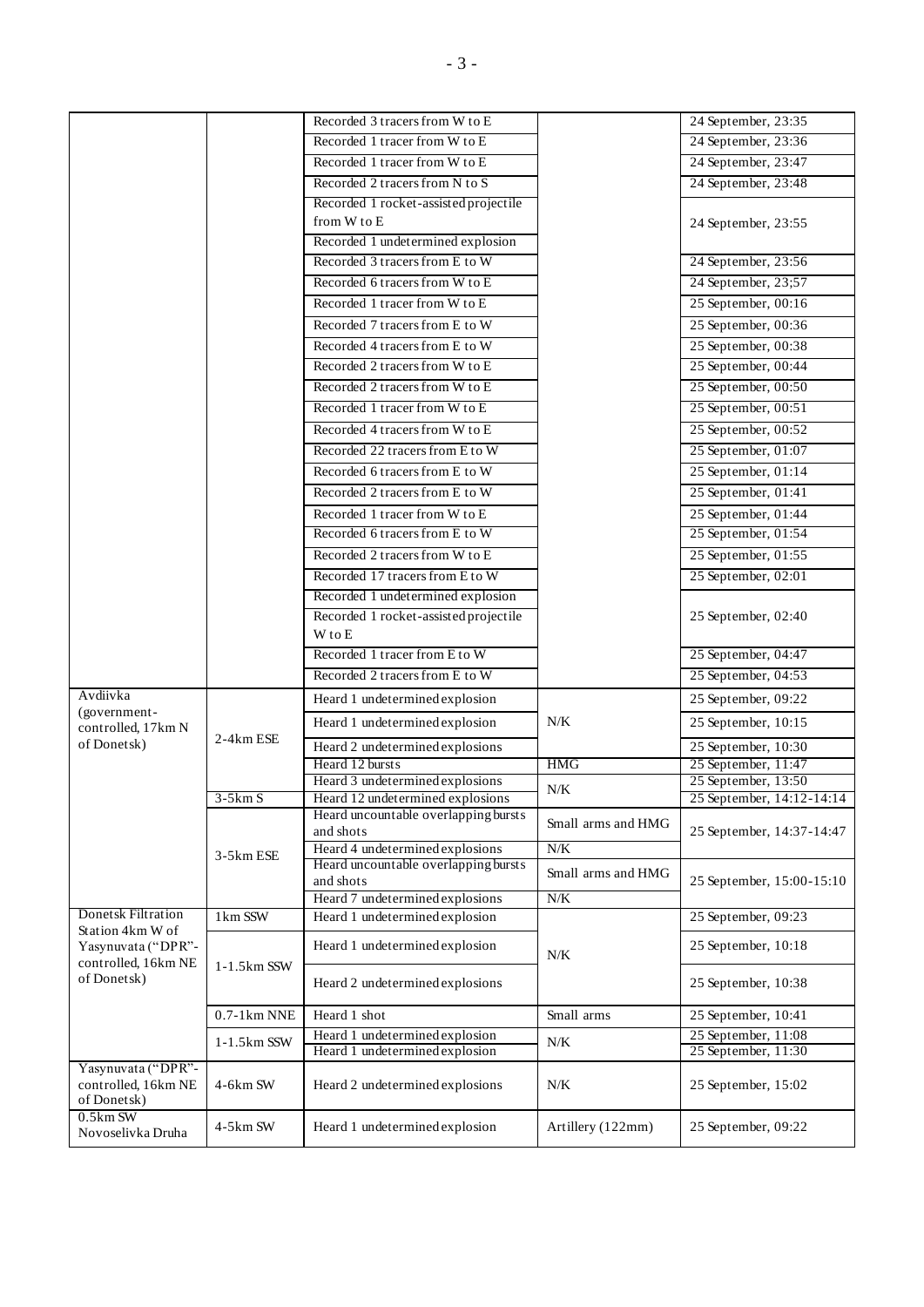| (government-<br>controlled, 23km NE<br>of Donetsk)                         | $4-5km$ SW | Heard 1 undetermined explosion                                                 | N/K        | 25 September, $10:16$     |
|----------------------------------------------------------------------------|------------|--------------------------------------------------------------------------------|------------|---------------------------|
| Maiorsk<br>(government-<br>controlled, 45km NE<br>of Donetsk)              | $0.5m$ S   | Heard 10 shots                                                                 | Small arms | 25 September, $14:08$     |
| SMM camera in<br>Zolote (government-<br>controlled, 60km<br>NW of Luhansk) | 2.5km ESE  | Recorded 1 flare from N to S<br>(assessed as inside the disengagement<br>area) | N/K        | 23 September, 21:33       |
| Krasnyi Lyman<br>("LPR"-controlled,<br>30km NW of<br>Luhansk)              | $0.5km$ SE | Heard 3 shots                                                                  | Small arms | 25 September, 12:30-12:35 |